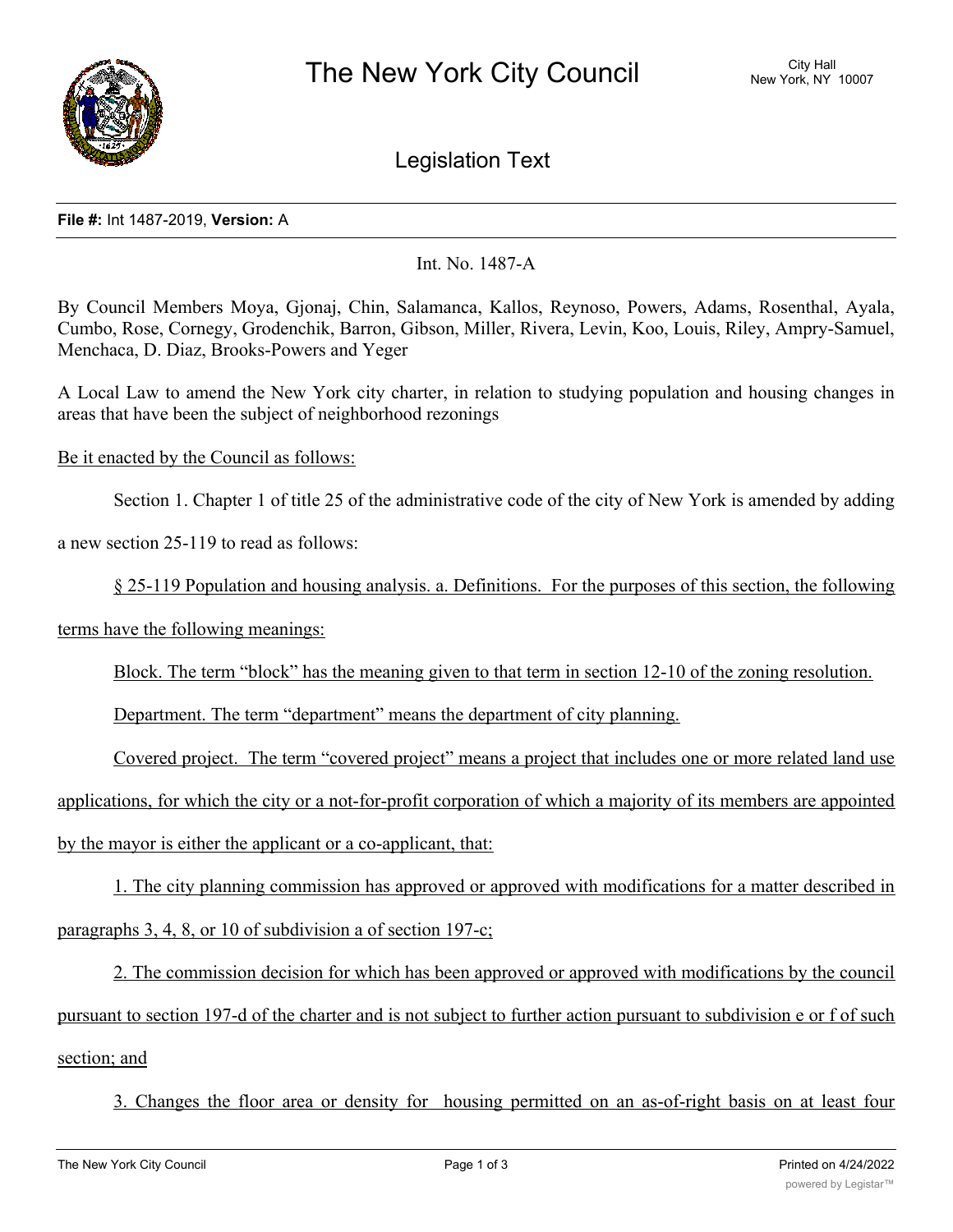## **File #:** Int 1487-2019, **Version:** A

adjacent blocks of real property affected by the application.

b. For each covered project approved by the city council on or after January 1, 2009, the department shall conduct a study of changes in population and housing that have occurred since the effective date of such covered project. Such study shall include, but not be limited to, an analysis of changes in the following characteristics in the project area and in a surrounding context area within a half-mile distance from the boundaries of the project area or a context area otherwise determined to be appropriate by the department, from the effective date of such covered project to a date ten years after such date:

1. Population and demographics;

2. Housing prices and rents;

3. Household income and household income as measured against the poverty level;

4. The number of housing units attributed to new building construction, alteration or demolition; and

5. The number of affordable housing units created, based on criteria selected or developed by the department.

c. By the end of the calendar year beginning 14 years after the effective date of a covered project, the department shall transmit to the mayor and the speaker of the council and publish on its website a report documenting the results of the study described in subdivision b of this section. The report shall include relevant indicators of statistical significance and reliability and supporting explanation and context as necessary to describe the characteristics and changes over time.

§ 2. This local law takes effect immediately, and applies to any covered project, as defined in section 25 -119 of the administrative code of the city of New York, as added by section one of this law, approved by the New York city council on or after January 1, 2009.